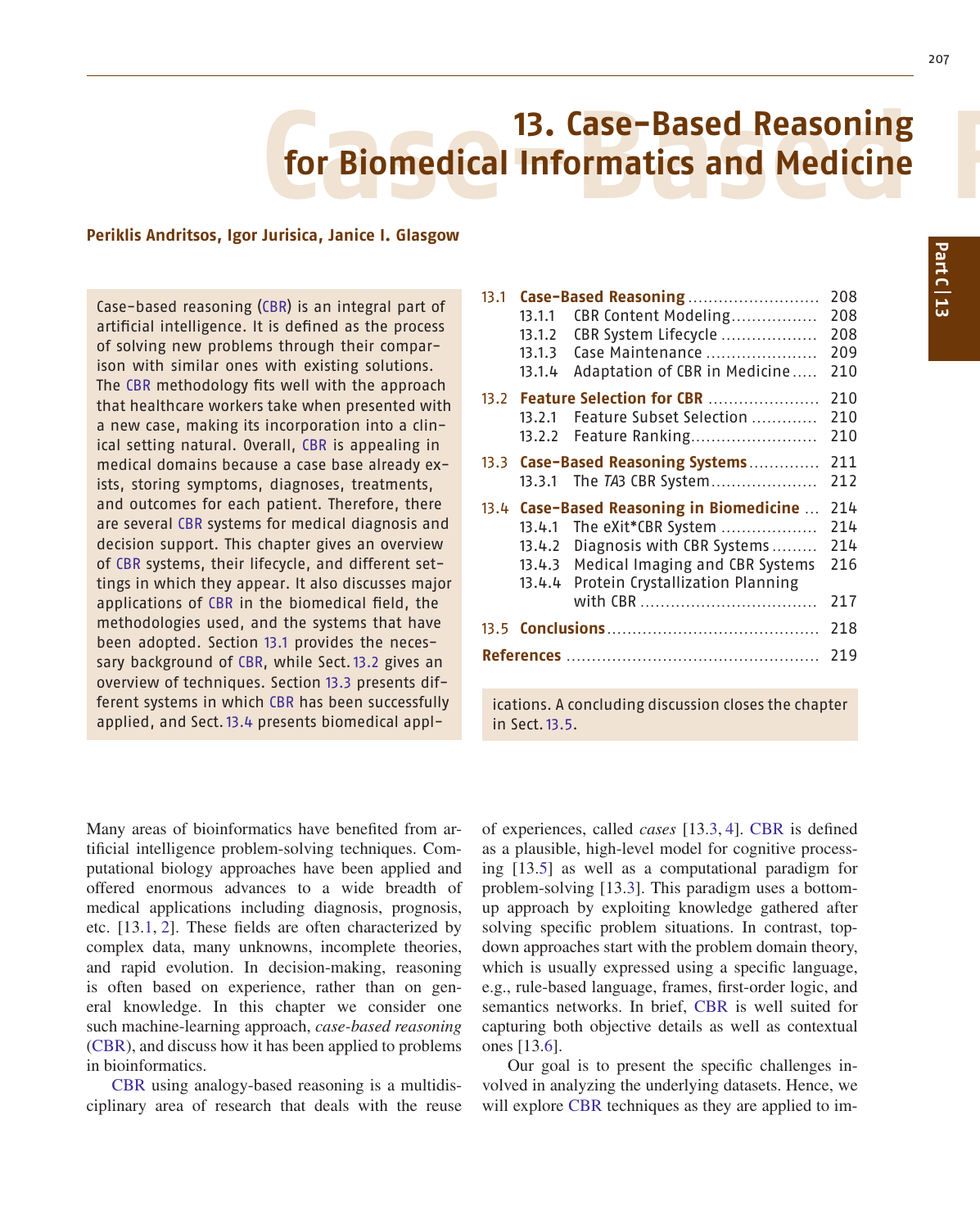<span id="page-1-0"></span>age data, as well as the diagnosis of diseases using numerical and textual data.

The rest of this chapter is organized as follows. Section [13.1](#page-1-0) provides the necessary background of CBR, while Sect. [13.2](#page-3-0) gives an overview of techniques used to

perform feature selection on data to be handled by CBR systems. Section [13.3](#page-4-0) presents different systems in which CBR has been successfully applied, while Sect. [13.4](#page-7-0) focuses on applications in the biomedical domain. Finally, Sect. [13.5](#page-11-0) presents concluding discussions.

# <span id="page-1-1"></span>**[13.1](#page-1-0) Case-Based Reasoning**

When building a CBR system, one of the fundamental components is how cases are represented, i. e., the exemplar solutions that we have stored from previous experience. These are solutions that will be used together with the problem description and possibly evaluation of the solution. At design time, one must decide on the following two issues:

- 1. The model (data structure) used to store the casebase content,
- 2. The organization of the case memory.

#### **[13.1.1](#page-1-1) CBR Content Modeling**

Case-base content is usually application dependent. Typically, there are three main ways to represent the cases:

- 1. As a set of features in a vector, usually called the vector-space model,
- 2. As text, structured (e.g., inside a database management system) or semistructured [e.g., in extensible markup language (XML) documents],
- 3. As complex objects, such as graphs.

There are also hybrid approaches that mix, for instance, text-based and vector-based models.

Vector-based modeling is of particular interest since this is a representation inherent in most machinelearning techniques, such as feature selection and extraction as well as clustering and classification methods [13.[7\]](#page-12-7). Therefore, most CBR systems have adopted this representation so that these techniques can be applied on available datasets. Objects in these datasets are modeled as vectors, and therefore they often need to be converted into a space where relevant similarity measures are defined and can be incorporated as part of the system; For example, one of the typical transformations of document corpuses into vectors of decimal numbers (or scores) is done by means of the *term-frequency*, *inverse document-frequency* (tf-idf) weighting method. This method computes the frequency of a term *t* in a document  $d \in D$  as

$$
tf(x) = \|t \in t \in d\|,
$$

as well as the inverse document frequency of *x* in the corpus *D* as

$$
idf(x) = \log \frac{\|D\|}{\|d : t \in d\|}.
$$

Then, the tf-idf of term *x* is defined as tf-idf(*x*) = tf(*x*)  $\times$  $\text{if}(x)$ , giving higher scores to terms that appear many times in a document and have a low document frequency, i. e., that are considered highly informative with respect to others. After computing these scores for each term inside the documents, we can represent each document by means of the tf-idf scores of their terms.

<span id="page-1-2"></span>Finally, many CBR approaches view problemsolving as automatic classification or function approxi-mation tasks [13[.8](#page-12-8), [9](#page-12-9)].

Regardless of the case representation, all cases include the problem description, the solution, and the outcome. The first refers to the set of features that are matched when we have a new problem in the system. This must include all the information needed to first discover that a case can be successfully reused for solving a similar problem. The solution models the information for which we are searching, e.g., the diagnosis of a disease or the plan to perform protein crystallization. Finally, the outcome provides an evaluation of the applicability or quality of the solution for the given problem.

#### **[13.1.2](#page-1-2) CBR System Lifecycle**

The problem-solving cycle of a typical CBR system is shown in Fig. [13.1](#page-2-1).

#### Retrieve (1)

Given the description of a new problem, the CBR system retrieves a set of cases stored in the case base. The retrieval uses a similarity metric to compare the problem component of the new case that we are about to build with the problem descriptions of the cases in the base.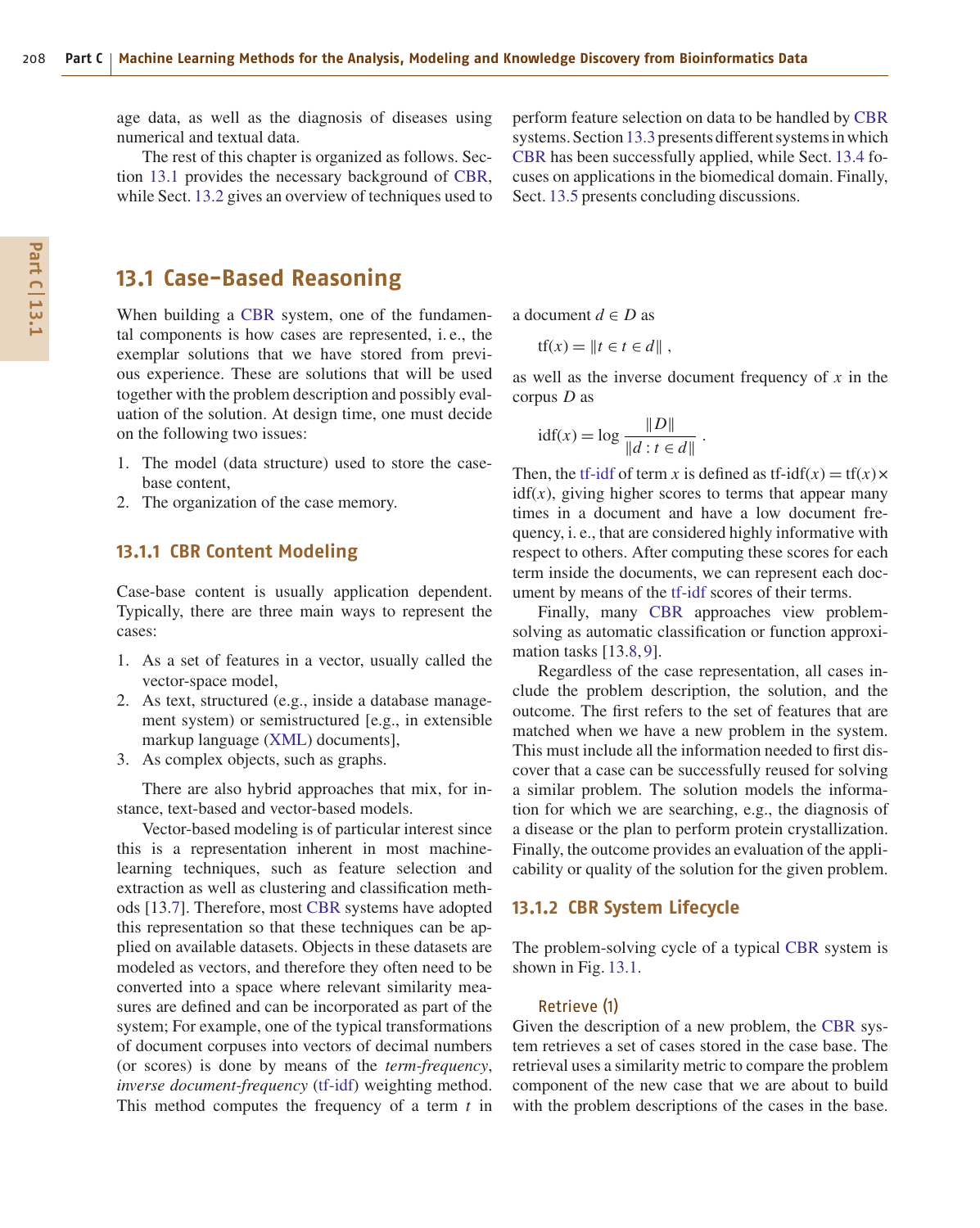<span id="page-2-2"></span>In a problem where documents are represented as vectors of tf-idf scores, as described above, one common similarity metric that is used is called *cosine similarity* and calculates the angle between corresponding vectors of documents. Given the tf-idf vectors  $v_i$  and  $v_j$  of two documents  $d_i$  ∈ *D* and  $d_i$  ∈ *D*, respectively, the *cosine similarity*,  $\approx$  ( $v_i$ ,  $v_j$ ) is given by the expression

<span id="page-2-4"></span><span id="page-2-3"></span>
$$
\approx (v_i, v_j) = \frac{v_i \cdot v_j}{\| |v_i|| \cdot \| |v_j||},
$$

where the nominator is the inner product between the two document vectors and the denominator the arithmetic product of their norms. For very large case bases, other techniques such as indexing and clustering of cases may need to be incorporated to make this step more efficient [13[.10\]](#page-12-10). This is useful in particular when the context does not change. By context we mean the constraints that are involved in the problem-solving without intervening in it [13[.11\]](#page-12-11).

## Reuse (2)

This step includes the testing of the solved case in the real dataset. Cases can be reused through evaluation against a domain expert, a simulated model, or known solutions (*test set*). In other words, this step is based on the ability to associate concepts to facts by analogy, called *analogy-based reasoning* [13.[12](#page-12-12)]. The similar cases that are retrieved are reused to build the best solution. This solution could simply be the solution of the most similar case in the base, or an integration of solutions that are extracted from the retrieved cases to build a new candidate solution.

#### Revise (3)

The candidate solution is then adapted to fit any specific constraints of the current situation; For instance, an extracted therapy should be adapted for a new patient suffering from a particular disease.

#### Review (4)

The solution that the system builds should now be evaluated by applying it (or simulating the application) to the current problem. If we detect failure, we have to go back and revise the solution or keep the solution as a negative example for future use [13.[13](#page-12-13)]. The *reuse*, *revise*, and *review* stages are also called *case adaptation* [13[.5](#page-12-5)].

#### Retain (5)

The new case may or may not be added to the case base, depending on its similarity to existing cases and poten-

<span id="page-2-1"></span><span id="page-2-0"></span>

<span id="page-2-5"></span>**Fig. 13.1** Problem-solving cycle of a CBR system

tial value during problem-solving, since there would be little or no value to add identical or highly similar cases to the case base.

## **[13.1.3](#page-2-0) Case Maintenance**

<span id="page-2-7"></span><span id="page-2-6"></span>The last component of the CBR cycle has attracted particular attention, as unnecessary growth in the size of the case base may negatively affect its performance. Case-based maintenance methods have been proposed in response to this problem through deletions, additions of selected cases, and merging of similar cases. *Yang* and *Wu* [13.[14](#page-12-14)] introduced a density-based clustering and information theory-based approach that results in case bases of smaller sizes where retrieval is guided by comparing the information contents of new problems and the clusters built. However, this approach is moving away from the CBR strategy (lazy learning) toward traditional machine-learning approaches, and thus would be applicable in more stable domains. *Lawanna* and *Daengdej* [13[.15\]](#page-12-15) give a concise set of case deletion and addition heuristics. Their heuristics evaluate the utility of candidate cases by measuring their *coverage* and *reachability*. Coverage is the set of problems that the case can solve, while reachability is the set of cases that can be used to provide a solution for a target problem. Given a value for both measures, cases are retained or deleted. Finally, *Arshadi* and *Jurisica* [13.[16](#page-12-16)] approach the problem of case maintenance from a machine-learning point of view. The goal of their method, termed mixture of experts for CBR (MOE4CBR), is to increase the prediction accuracy of CBR classifiers in high-dimensional domains by using a mixture of experts where an ensemble of CBR sys-

Springer Handbook *of* Bio-/Neuroinformatics *Kasabov (Ed.)* • © Springer 2014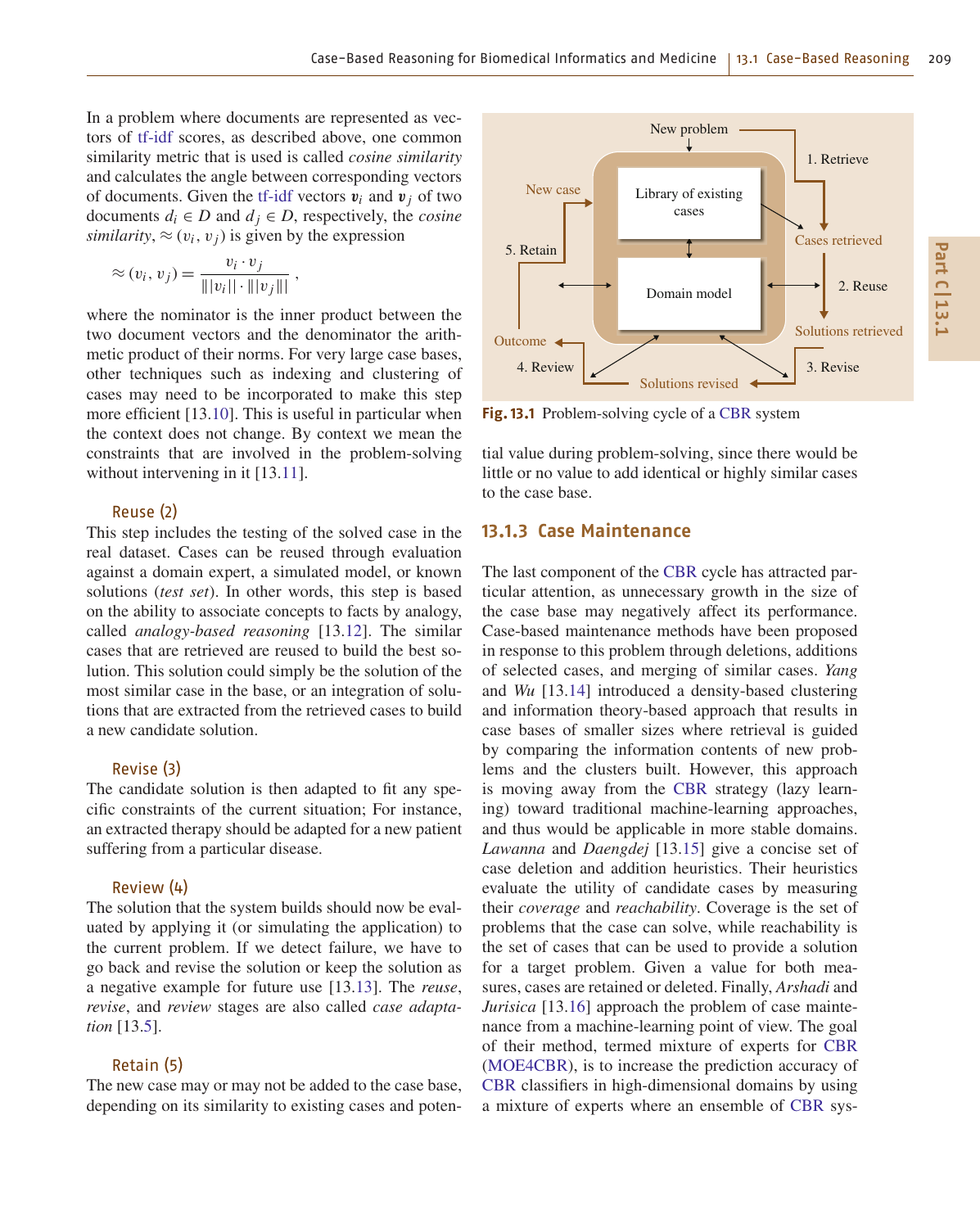<span id="page-3-1"></span>tems is integrated with clustering and feature selection to improve performance. They employ spectral clustering to group samples, and each group forms a separate CBR system. Logistic regression is then applied to select those features that more accurately predict the class labels.

## <span id="page-3-5"></span>**[13.1.4](#page-3-1) Adaptation of CBR in Medicine**

<span id="page-3-2"></span><span id="page-3-0"></span>The CBR cycle described above fits well with the approach that a healthcare worker takes when presented with a new case, making its incorporation into a clinical setting natural. Overall, CBR is appealing in medical domains because a case base already exists, storing symptoms, diagnoses, treatments, and outcomes for each patient. Therefore, there are several CBR systems for medical diagnosis and decision support [13.[17](#page-12-17)[–21\]](#page-12-18). These systems increasingly use knowledge engineering techniques [13.[22](#page-12-19)]. As more complex domains are tackled by CBR systems, where representing cases <span id="page-3-6"></span><span id="page-3-4"></span>and adapting the solutions of retrieved cases become difficult, systematic approaches to CBR development are needed [13.[23](#page-12-20), [24](#page-12-21)]. This is important in these domains because it elucidates knowledge that aids in the construction of a meaningful case representation, meaningful in the sense that it allows for retrieved cases to be matched as closely as possible to the target case in order to reuse their solutions with little adaptation. CBR still has clear benefits in these domains as long as the knowledge engineering efforts required to construct such a case representation are less than what would be required to construct an entire general model [13[.24\]](#page-12-21). Overall, the effectiveness of CBR depends on the domain stability, coverage, as well as the quality and quantity of cases in a case base. With an increased number of unique cases, the problem-solving capabilities of CBR systems may improve at the expense of a decrease in efficiency. In addition, the scalability of a system depends on the model used and the similarity-based retrieval algorithm.

# **[13.2](#page-3-0) Feature Selection for CBR**

# <span id="page-3-8"></span>**[13.2.1](#page-3-2) Feature Subset Selection**

<span id="page-3-9"></span>As one of the key components of CBR, a similarity measure is used to assess closeness of a given *problem case* to cases in the case base, considering any specific conditions (context). This similarity is computed over sets of features that are considered important for the problem at hand. The choice of case features that best distinguish classes of instances has a large impact on the similarity measure and has become an important preprocessing step of case-based reasoning for different domains, termed *feature selection* [13[.25\]](#page-12-22). Techniques that involve the selection of features according to how well they predict given class labels are called *supervised* [13.[26](#page-12-23)]. They usually perform an exhaustive search of all possible subsets of features, and therefore proper heuristics may be used to reduce the complexity. On the other hand, *unsupervised* techniques do not incorporate given class labels but instead employ importance or proximity measures in order to select appropriate sets of features [13.[27](#page-12-24)]

There are two types of feature selectors:

1. *Wrapper* selectors, which use the learning algorithm as a black box with the goal of minimizing the fitting error for a particular problem [13.[28](#page-12-25)], and,

<span id="page-3-13"></span><span id="page-3-12"></span><span id="page-3-11"></span><span id="page-3-7"></span><span id="page-3-3"></span>2. *Filter* selectors, which choose features by evaluating some preset criteria independent of the learning algorithm.

In practice, filter selectors have much lower complexity than wrappers, and the features selected often yield comparable prediction errors [13[.29\]](#page-12-26).

### <span id="page-3-14"></span>**[13.2.2](#page-3-3) Feature Ranking**

<span id="page-3-10"></span>Several feature selection search algorithms have been proposed specifically for case-based reasoning, such as exhaustive search, hill-climbing, and forward sequential selection [13[.30,](#page-12-27) [31\]](#page-12-28). Such techniques employ objective functions that can be used for *feature ranking*, such as the tf-idf criterion discussed above, Fisher's criterion, *t*-test, and logistic regression [13[.7](#page-12-7), [9](#page-12-9), [32\]](#page-12-29). Highly ranked features are deemed more *valuable*, as opposed to features that have lower ranks. The latter ones are of importance in certain domains, such as in the search for prognostic gene signatures for clinical outcomes [13.[33](#page-13-0)].

Depending on the application domain, a different feature selection approach may need to be applied so that appropriate similarity measures can be employed. Feature selection is highly dependent upon the type of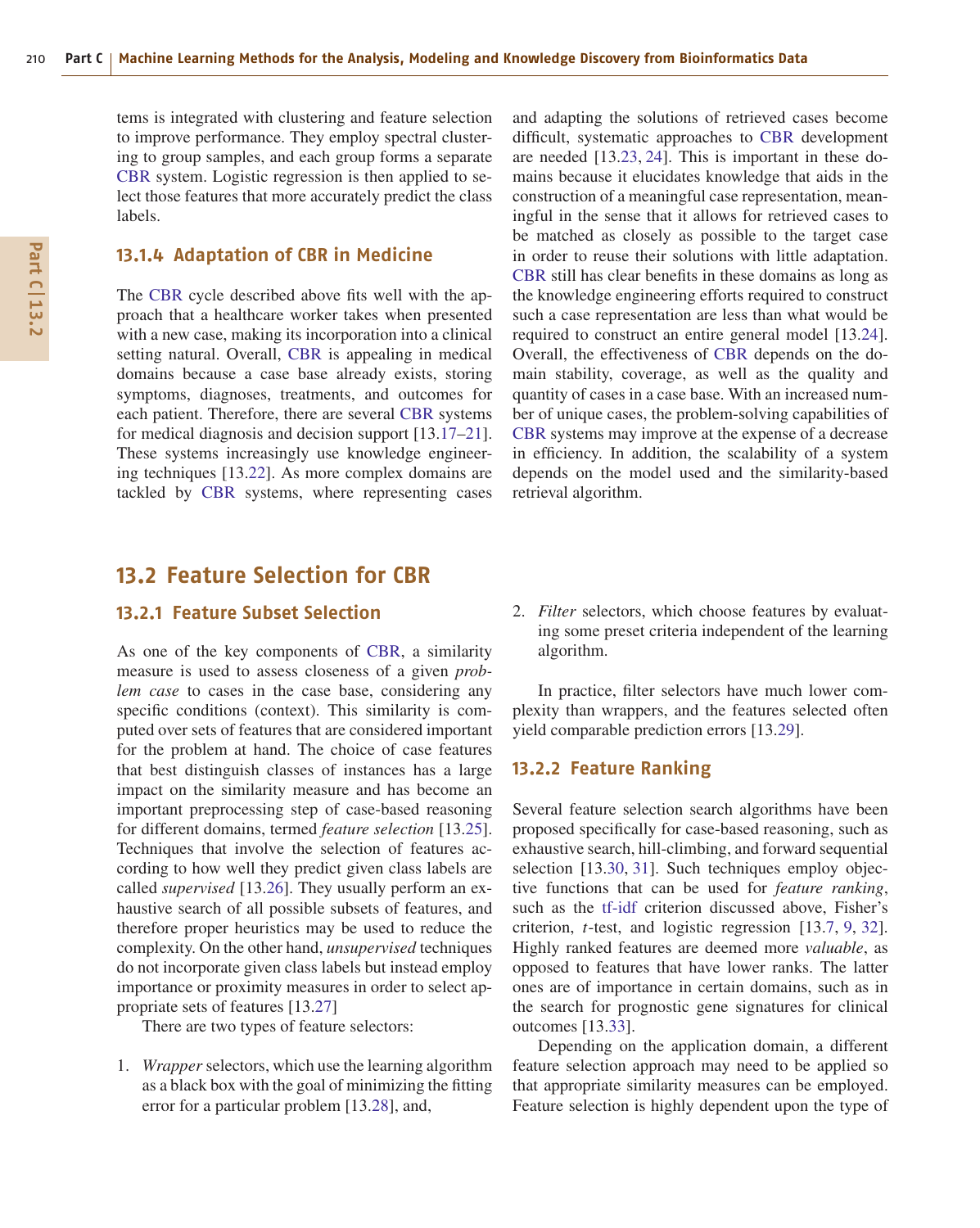<span id="page-4-1"></span>data with which we are dealing. Numerical data stored as cases of CBR systems have well-defined geometrical characteristics where similarity measures, such as Euclidean distance, can be applied. On the other hand, in a text-based CBR system a case includes the information extracted from the text. This information comprises a set of important keywords that can also be ranked using, for example, the tf-idf score and stored in CBR cases. This approach usually integrates CBR with information retrieval [13.[34](#page-13-1)–[36](#page-13-2)] and leverages statistical information inherent in the documents.

<span id="page-4-4"></span>One domain in which we are interested in building case bases is that of protein–protein interactions (PPI) from text contained in publication abstracts [13[.37\]](#page-13-3). In this application, features are keywords that are related to the way that PPIs are expressed in collections of papers that deal with specific biological experiments for their detection. As an input to the system, we use sets of terms related to PPI experiments, such as *mass spectrometry*. We use clustering to separate the expressions that are very similar to each other and dissimilar to other PPI expressions. We finally perform keyword scoring in order to measure the utility of each keyword using a scoring function called *category utility* [13.[38](#page-13-4), [39\]](#page-13-5). Intuitively, this function measures the *utility* of the individual keywords in the clusters of similar PPI experiments. If we have a corpus *D* of sentences relevant to PPIs and a cluster *C* that has been created from this corpus, the utility of a keyword  $k \in C$  is calculated as [13.[40\]](#page-13-6)

$$
CU(k, C) = P(k|C)^{2} - P(k)^{2},
$$

<span id="page-4-0"></span>which calculates the difference between the expectation of the keyword  $k$  when the clustering  $C$  is given with its expectation in the full corpus. Using this measure, the keywords that are more responsible for the creation of the cluster will have a higher probability of appearance in it and, hence, a higher CU score.

More complex objects such as images often require more advanced preprocessing before storing them in a CBR. Implicit image features are extracted using <span id="page-4-6"></span><span id="page-4-5"></span><span id="page-4-2"></span>different techniques such as morphological characterization that applies image segmentation and feature extraction to determine and quantify image texture, distinctive objects contained within images, intensity, presence or absence of straight lines, light distribution, dark points, etc. [13[.41\]](#page-13-7). Image and nonimage features can be combined, and similarity between stored and raw cases can be measured [13.[42](#page-13-8)]. If the purpose of using a CBR system is to classify the images, many of the features can become redundant if they have similar predictive and expressive power. Hence, the challenge is to select a minimal number of features from each image.

<span id="page-4-7"></span><span id="page-4-3"></span>The following is a list of techniques proposed for feature extraction in protein crystallization:

- <span id="page-4-8"></span>Laplacian pyramid filter [13[.43\]](#page-13-9): The Laplacian filter is used to decompose the image into three different levels. The Laplacian filter is used to extract the boundary information and image features. The multiscale representation is capable of extracting the following useful features of the image (invariant to orientation): mean, standard deviation, skewness, kurtosis, energy, entropy, autocorrelation, and power.
- <span id="page-4-10"></span><span id="page-4-9"></span>Extraction of contours [13.[44](#page-13-10)]: Using edge-detection techniques, proper contours are extracted, and the identification of the type of line segments helps in the classification of images. Useful features for which these techniques produce scores are the maximum length and number of line segments as well as the ratio of linear regions.
- Texture features [13.[45](#page-13-11)].
- Gabor wavelet decompositions for edge detection. noise filtering, image compression, texture analysis, and synthesis [13.[46](#page-13-12)].
- Fourier and wavelet analysis [13.[47](#page-13-13)].

Feature selection can be an inherent component of a CBR system, or it can be performed as a preprocessing step. Systems such as eXiT\*CBR [13.[48](#page-13-14)] incorporate basic preprocessing and feature selection methods to facilitate experimentation.

# **[13.3](#page-4-0) Case-Based Reasoning Systems**

Early systems were mainly applied in datasets with a low number of symbolic attributes that contained discrete values [13[.49\]](#page-13-15). With richer heterogeneous real-world data sources available, appropriate treatment and interpretation of large and complex types

of data constitute key issues for developing CBR systems.

CBR systems are being developed in both industrial and scientific applications. Moreover, a variety of systems have been developed to solve problems in de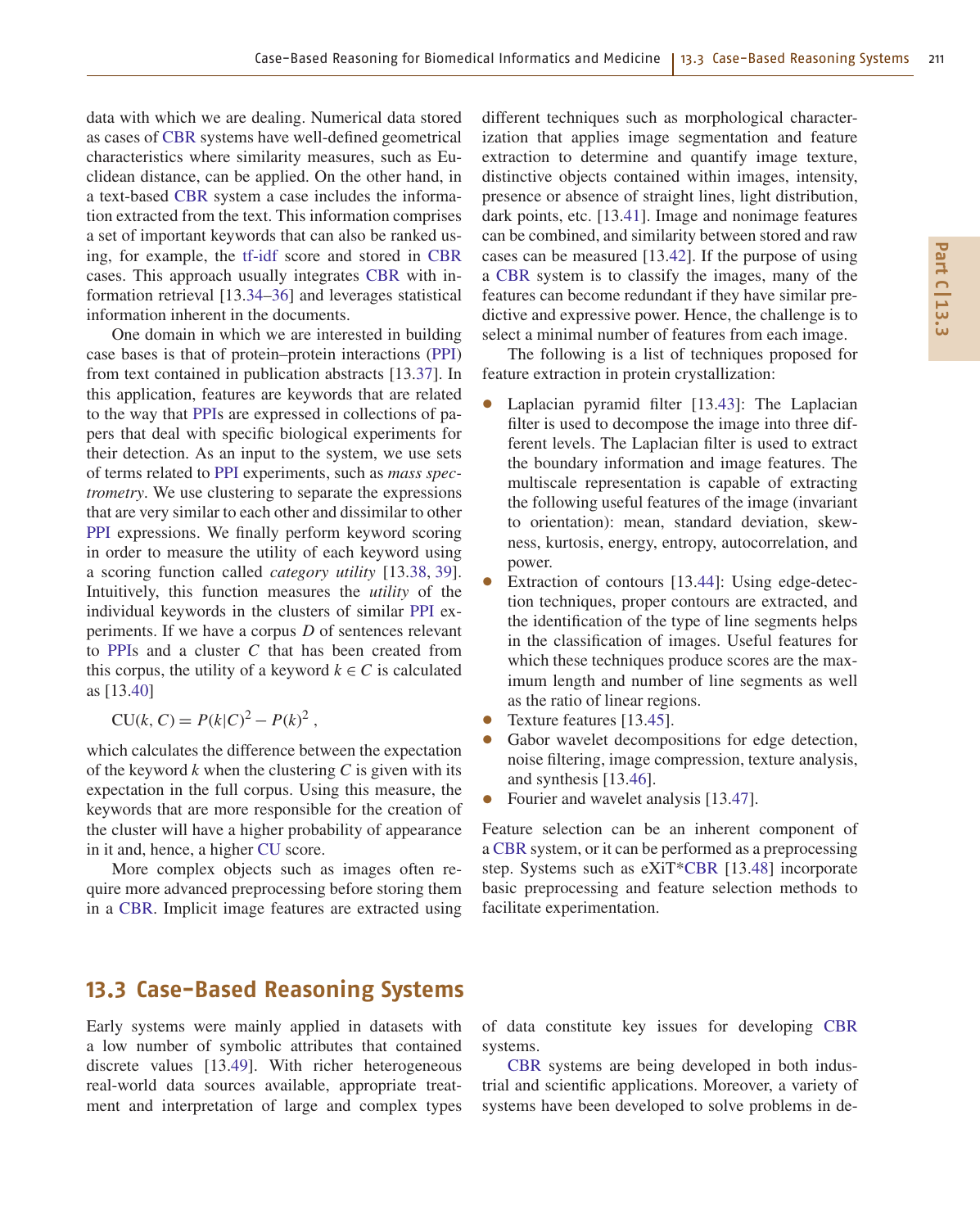<span id="page-5-6"></span><span id="page-5-4"></span><span id="page-5-2"></span><span id="page-5-1"></span>sign [13[.50\]](#page-13-16), cost estimation [13[.51\]](#page-13-17), business process planning and customer support call-centers [13.[52](#page-13-18)], finance [13.[53](#page-13-19)], and legal reasoning [13.[54](#page-13-20)]. Most of the systems follow the standard problem-solving lifecycle described above. Depending on the data that they need to handle, they differ in the way they preprocess and store the cases, as well as the algorithmic approach used to assess the similarity of existing cases with new problems. *Göker* et al. [13.[49](#page-13-15)] suggest a software engineering methodology for CBR. Similar to the development of software applications, they propose a workflow model, and their methodology deems the user, the organization, and the domain at hand as its main characteristics, while it provides a classification of each one.

CBR systems have also been incorporated as modules within other decision-making processes; For instance, *Ahmed* et al. [13[.55\]](#page-13-21) describe a system that uses intelligent agents that deploy CBR systems whose role is to assist these agents to gain experience by collecting past solved cases and adapt them to the current context. This enables flexible and modular maintenance systems where different suppliers can deliver agents that eventually develop to become experts in specific tasks. Their framework is geared towards knowledge transfer in complex technical fields, cost reduction, and faster response times.

<span id="page-5-9"></span>External knowledge is often included in CBR systems as part of their main knowledge source and can be used from retrieval to reasoning. *D'Aquin* et al. [13[.56\]](#page-13-22) have integrated the C-OWL context ontology with a CBR system. Within this system, semantic relations between contexts and the associated reasoning mechanisms in a particular problem are reused and shared in other problems. In a similar fashion, *Sauer* et al. [13[.57\]](#page-13-23) discuss the advantages of integrating linked open data (LOD) with a CBR system. In particular they use the DBpedia ontology to retrieve information and similarities of diseases to be used in a system that is concerned with the prevention, management, and research of health problems associated with travel, and covers all medical aspects a traveler has to take care of before, during, and after a journey. DBpedia elements are queried and used in the construction of cases as well as when existing cases are compared against new problems. Their goal is to achieve better semantic similarity of the results and simplify the task of manually filling the case base with existing knowledge.

Case-based reasoning has also been applied to facilitate job runtime estimation [13[.13](#page-12-13), [58](#page-13-24)]. In this work, past performance acts as a good indicator for job

Springer Handbook *of* Bio-/Neuroinformatics *Kasabov (Ed.)*  $\cdot$  © Springer 2014

<span id="page-5-10"></span><span id="page-5-5"></span><span id="page-5-3"></span><span id="page-5-0"></span>scheduling optimization in a grid environment and a CBR system is used to predict the runtime of longterm applications in heterogeneous systems. Using the *TA*3 CBR system, *Xia* et al. [13[.13\]](#page-12-13) have investigated job characteristics and ranked them according to their runtime statistics; i. e., those characteristics with low runtime standard deviation are ranked higher. In a similar fashion they rank machine characteristics and build cases that are stored in the CBR system. Novel similarity measures for job and machine characteristics are defined to be used when new runtimes need to be predicted.

#### **[13.3.1](#page-5-0) The** *TA***3 CBR System**

<span id="page-5-7"></span>The last application mentioned above uses the *TA*3 case-based reasoning system [13.[59](#page-13-25)]. *TA*3 represents cases as attribute–value pairs whose domains are defined in what is called a case description. More formally, a case *C* is represented as

$$
C = \langle a_0 : V_0 \rangle, \langle a_1 : V_1 \rangle, \ldots, \langle a_n : V_n \rangle,
$$

<span id="page-5-8"></span>where *ai* represent attributes and *Vi* their corresponding values,  $0 \le i \le n$ . Given this representation, a case for which we already know the solution is represented by *C*source while a cases that constitutes a new problem is denoted by *C*input. Finally, a set of source cases  ${C}^1_{\text{source}}, C^2_{\text{source}}, \ldots, C^k_{\text{source}}$  constitutes a case base, i. e., the search space of cases in the CBR system.

There are three classes of data defined in a case description:

- 1. Description: the nonpredictive data,
- 2. Problem: the predictive data,
- 3. Solution: the classification, diagnosis, or outcome.

Focusing on the problem class, attributes are grouped into categories. The advantage of grouping attributes is that it allows the assignment of different constraints and priorities depending on the relevance of an attribute or collection of attributes (i. e., their value in matching similar cases). During retrieval an explicit context is used for similarity assessment, and the process is guided by incremental transformations of the context. A context is simply a subset of the problem part of the case description with constraints applied to the attribute–value pairs. More formally, a context *T* is defined by a finite set of attributes and related constraints on their values

$$
T = \langle a_0 : CV_0 \rangle, \langle a_1 : CV_1 \rangle, \dots,
$$
  

$$
\langle a_m : CV_m \rangle,
$$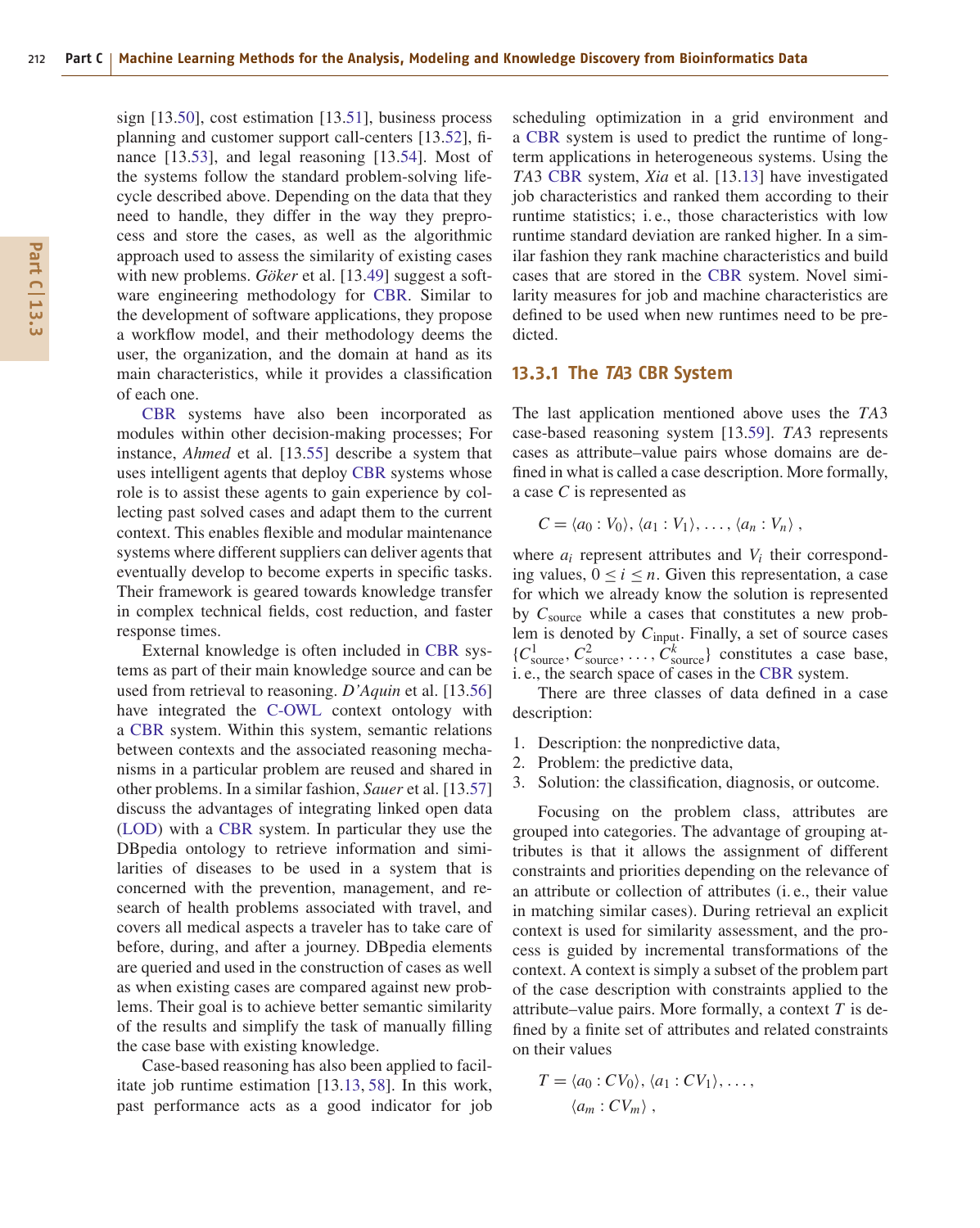<span id="page-6-0"></span>

**Fig. 13.2** The E4CBR system (after [13[.8\]](#page-12-8))

where  $a_i$  denotes the attributes and  $CV_i$  is the set of values that the attribute can have. This minimizes the effect that irrelevant or less relevant attributes may have when trying to match similar cases. Category membership can be assigned either by an expert with domain knowledge of the relevance of different attributes or by a machine-learning approach.

The retrieval process uses modified nearestneighbor matching: predictive attributes are grouped to allow different priorities and constraints, an explicit context is used during similarity assessment, and the retrieval algorithm is guided by incremental transformations of the context. A context is simply a subset of the problem part of the case description with constraints applied to the attribute–value pairs.

The flexible nature of *TA*3 lies in the fact that retrieval strategies can be dynamically defined for a particular domain and the specific application. The system also includes a genetic algorithm for knowledge discovery purposes; given two or more test sets representing different classes of cases, this functionality maximizes the distances between different classes and minimizes the distances within the same class. The distance between two cases is defined as the amount of relaxations needed to make the two cases similar. The information gained by this process may not only determine previously unknown relations in the data, but may provide a new context with which to guide the retrieval process with greater prediction accuracy.

The *TA*3 system uses a structured query language (SQL) database to store the case base and thus handles very large inputs; For instance, it is being used to store and analyze protein crystallization experiments. There are 12 000 experiments, each of which has 9216 attributes, and the data are derived from 110, 592, 000 images. The repository grows at a rate of 200 experiments per month [13[.41\]](#page-13-7). Before *TA*3 can suggest crystallization strategies for a new protein, we need to

<span id="page-6-1"></span>compute 12 375 features from the images and classify them into 10 categories [13[.60\]](#page-13-26).

<span id="page-6-2"></span>Finally, the *TA*3 system can also be used as a classifier. The attribute–value pairs can be accompanied by class labels, and nearest-neighbor techniques can be modified to classify new cases. To extend the capabilities of CBR, *Arshadi* and *Jurisica* [13[.8\]](#page-12-8) implemented E4CBR, where an ensemble of CBR classifiers is combined with clustering and feature selection. A set of case features is selected first, and then clustering of the cases into disjoint groups is employed, where each group of cases forms the case base of one of the member classifiers (Fig. [13.2](#page-6-0)). In each case base a subset of features is *locally* selected individually. To predict the label of an unseen case, each classifier in the ensemble provides a prediction, and the aggregation component of E4CBR combines the predictions by weighting each classifier using a CBR approach; a classifier with more cases similar to the test case receives a higher weight.

Similarly, *Spasic* et al. [13.[61](#page-13-27)] have proposed MaSTerClass, a system that classifies terms by using natural-language processing (NLP) to perform feature selection, comparison of terms, and classification in order to update existing semantic networks with new terms. More precisely, they used a string-based similarity measure called *edit distance* (ED) to find similarities between individual terms and keyphrases. Intuitively, ED counts the insertions, deletions, and updates that should be performed to convert one string (or keyphrase) to another [13.[7\]](#page-12-7). In addition to ED, they incorporate a tree similarity measure to take into account the similarity of corresponding terms in a semantic hierarchy or ontology. This measure is defined as

$$
ts(C_1, C_2) = \frac{2 \cdot \text{common}(C_1, C_2)}{\text{depth}(C_1) + \text{depth}(C_2)},
$$

where  $C_1$  and  $C_2$  are the two given concepts, while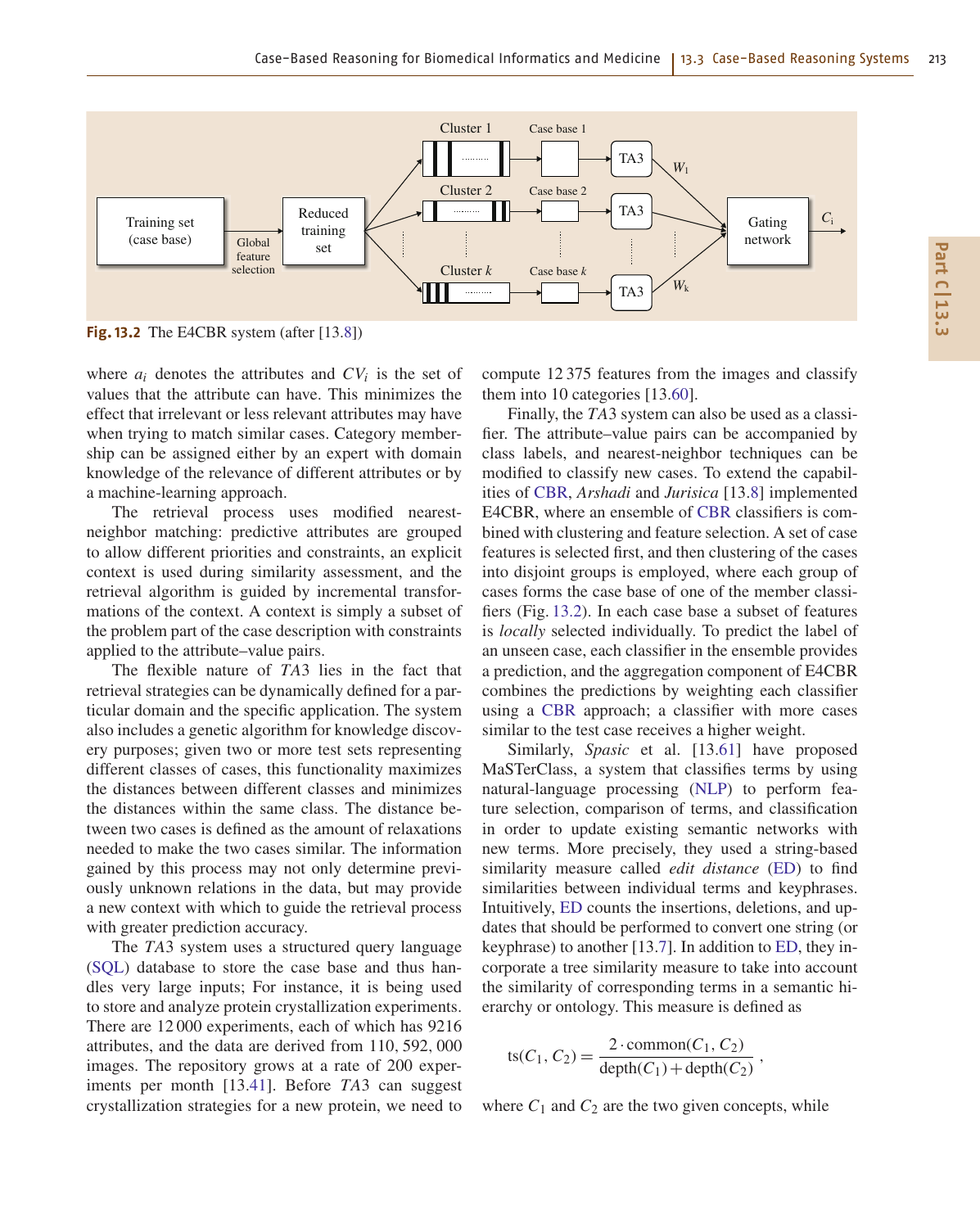- <span id="page-7-11"></span><span id="page-7-10"></span><span id="page-7-8"></span><span id="page-7-6"></span><span id="page-7-5"></span><span id="page-7-3"></span><span id="page-7-0"></span>common $(C_1, C_2)$  denotes the number of common concepts in the paths from the root to  $C_1$  and  $C_2$
- <span id="page-7-9"></span><span id="page-7-7"></span><span id="page-7-4"></span> $depth(C_i)$  denotes the number of concepts from the root to  $C_i$ ,  $i = 12$ .

# **[13.4](#page-7-0) Case-Based Reasoning in Biomedicine**

<span id="page-7-1"></span>CBR systems in health science include systems with tasks in diagnosis (SHRINK [13.[62\]](#page-13-28), Protos [13[.63\]](#page-14-0), CASEY [13.[64](#page-14-1)], MEDIC [13[.65\]](#page-14-2), BOLERO [13.[66](#page-14-3)]), assessment test planning and clinical research planning (MNAOMIA [13.[67](#page-14-4)]), tutoring (CADI [13[.68\]](#page-14-5)), and image analysis (MacRad [13[.69\]](#page-14-6), ImageCreek [13[.70\]](#page-14-7)).

*Nilsson* and *Sollenborn* provide a classification of developments in systems applied in the medical domain, according to their purpose [13[.71\]](#page-14-8). They observe that the majority of these systems belong to the areas of *diagnosis*, *classification*, and *planning*. At the same time, systems such as *TA*3, which we described in Sect. [13.3.1,](#page-5-0) are *domain independent* and may be applied in the medical domain.

## **[13.4.1](#page-7-1) The eXit\*CBR System**

Several domain-independent CBR systems have been proposed, including eXiT\*CBR [13.[48](#page-13-14)]. eXiT\*CBR is a framework that supports the development and experimentation with CBR systems in general. The system supports a classification component tailored to diagnostic tasks. According to the authors, the advantage of using eXiT\*CBR lies in the fact that it is modular and helps the user to preprocess the data and visualize the results of different parameter settings. The system includes the following components:

- *Experiment interpreter:* This is the core of the framework that interprets a configuration file given by the user and applies one of the two methods that the system currently supports: *batch processing* and *cross-validation*. In the first method the interpreter reads a set of training data, generates a case base, and uses a different test dataset to obtain the results. Results are interpreted according to a performance measure given as input by the user. The cross-validation method performs multiple runs of a CBR configuration with different datasets (split into training and test data). The performance of the system is averaged at the end of the processing.
- *Preprocessor:* The system accepts a configuration file and the type of preprocessing to be performed. Currently, it supports discretization, normalization, and feature selection.

<span id="page-7-13"></span><span id="page-7-12"></span><span id="page-7-2"></span>• *Postprocessor:* This module starts when the CBR engine has finished and involves the application of performance measures that the user is interested in. It also specifies the type of visualization to be used for interpreting the results. Default visualization involves receiver operating characteristic (ROC) curves for the diagnosis system, while it can also calculate an area under curve (AUC) value. The latter measures the accuracy under a ROC curve value and assesses the accuracy of the results. The closer the results are to a value of 1.0, the better the accuracy is.

The system can also assist in the generation of datasets, which can be created according to different user preferences.

### **[13.4.2](#page-7-2) Diagnosis with CBR Systems**

Other CBR frameworks that have been used in the medical domain are jCOLIBRI [13[.72\]](#page-14-9) and MyCBR [13[.73\]](#page-14-10). The former is similar to eXiT\*CBR in that it is modular, but instead of configuration files, it incorporates an ontology to be used in the different phases of CBR. The ontology has been developed as a plug-in to the PROTEGE (http://protege.stanford.edu/) editor for ontologies. In this system, ontologies are used to define properties of the features to be used.

<span id="page-7-14"></span>The eXiT\*CBR tool has been used in a breast cancer diagnosis scenario. Data from patients and healthy population are stored in a database. The 1199 attributes represent habits, such as smoker or not, sport activities and eating, disease characteristics, such as type and size of tumor, as well as the gynecological history of the women involved. The authors describe their experiments with the eXiT\*CBR tool when it is given different input parameters, such as the number of cases to be retrieved or the number of attributes to be used [13.[48](#page-13-14)]. They also demonstrate how small changes in the initial configuration and preprocessing help in rapid visualization and assessment of the results.

Breast cancer decision support has also been addressed in the KASIMIR system [13[.74\]](#page-14-11). The focus of this work is a methodology that adopts knowledge from experts. The authors describe adaptation patterns such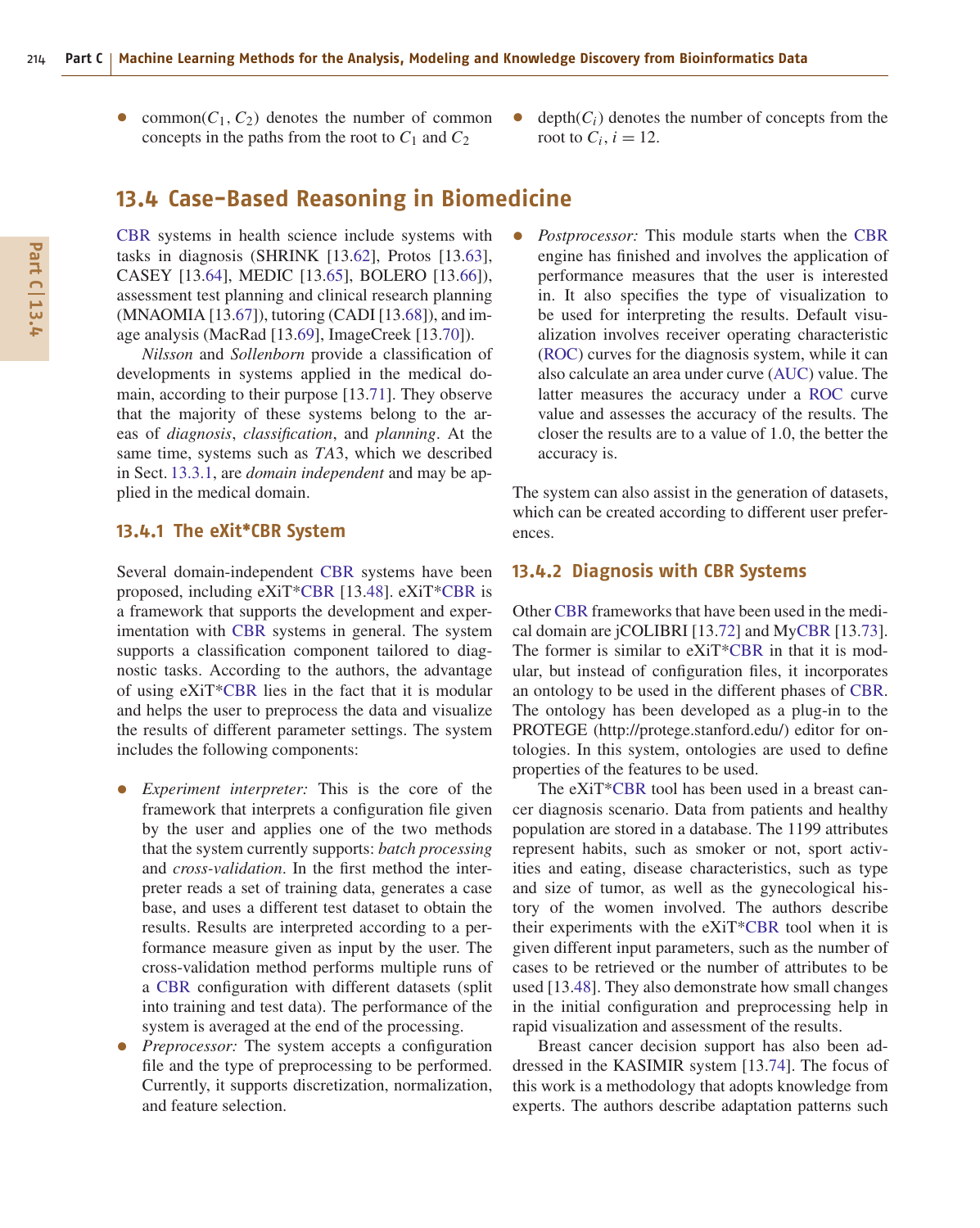<span id="page-8-1"></span>as cases of inapplicable decisions and consequences of particular decisions. They also take into account missing data during the retrieval phase. Clusters also help in the discovery of patterns, and they have been used in recent work on the diagnosis of melanoma by *Armengol* [13[.75\]](#page-14-12). In this work explanations produced by the system are used to describe clusters and these explanations become part of the system's domain theory, which can be valuable to domain experts.

The *TA*3 CBR system has been used in two medical diagnostic case studies, one in attention-deficit hyperactivity disorder (ADHD) and one in stroke diagnosis. ADHD is a problem with symptoms of inattentiveness, overactivity, impulsivity, or a combination thereof. It is a neuropsychiatric disorder that appears in both children and adults of different ages. One of the problems with ADHD is the lack of objective tests for its proper diagnosis. *Brien* et al. [13.[20](#page-12-30)] have tackled this problem by proposing a methodology that incrementally improves a CBR system, namely the *TA*3 system that we described above.

Standard diagnoses of ADHD usually include interviews with parents and teachers as well as rating scales of hyperactivity and impulsivity, clinical history, cognitive assessments, and neurological examinations. When other disorders are present, diagnosis of ADHD becomes harder and the aforementioned tests less accurate. Therefore, their validity and reliability are questionable.

Brien et al. explore a very specific symptom that can lead to more accurate diagnosis of ADHD, that of *saccadic eye movement*. Saccades are rapid movements of the eye that bring new visual targets onto the fovea of the retina. They take place either consciously or automatically as a response to stimuli that appear in front of the person. ADHD can be diagnosed through saccadic eye movements since the regions in the brain responsible for controlling them are well understood and related to the regions that cause ADHD. The data collected for each subject in the saccade tasks include the diagnosis group (ADHD or control), any drugs that were used, the age, sex, handedness, hyperactivity, impulsivity, and saccadic reaction time (SRT) [13[.20\]](#page-12-30). Two particular tasks, i. e., the prosaccade and antisaccade tasks, have been used to investigate whether the eye movement was performed voluntarily or as a response to stimuli. In both tasks the subjects are looking at fixed objects called fixation points (FP). A new visual target (T) appears to the left or right side of the fixation point, and the subject is asked to look toward the target (prosaccade) or away from it (antisaccade). The sac-

<span id="page-8-0"></span>

| Description                         |                                      |
|-------------------------------------|--------------------------------------|
| Subject code: aba<br>Handedness: 10 | Hyperactivity: 87<br>Impulsivity: 76 |
|                                     |                                      |
| Problem                             |                                      |
|                                     |                                      |
|                                     |                                      |

| Age: 8          | Sex: Male        |       |                   |             |
|-----------------|------------------|-------|-------------------|-------------|
| Task variables  |                  |       |                   |             |
| Task            | Mean<br>SRT (ms) | CV.   | Dir. error<br>(%) | Exp.<br>(%) |
| Anti/Gap/Left   | 363.00           | 39.35 | 93.33             | 0.00        |
| Anti/Gap/Right  | 458.00           | 50.01 | 75.76             | 12.50       |
| Anti/Over/Left  | 351.67           | 42.07 | 77.78             | 16.67       |
| Anti/Over/Right | 483.33           | 44.50 | 62.50             | 0.00        |
| Pro/Gap/Left    | 338.00           | 59.82 | 12.50             | 7.14        |
| Pro/Gap/Right   | 343.06           | 58.70 | 5.88              | 9.38        |
| Pro/Over/Left   | 431.50           | 46.88 | 3.45              | 7.14        |
| Pro/Over/Right  | 471.24           | 44.73 | 9.38              | 0.00        |

Solution

Diagnosis: ADHD

**Fig. 13.3** Example case description from model 1. SRT = Saccadic reaction time.  $CV = coefficient of variation in$ SRT. Dir. error  $=$  percentage of direction error. Exp.  $=$  percentage of express saccades. Anti  $=$  antisaccade task. Pro  $=$  prosaccade task. Over  $=$  overlap condition. Gap  $=$  gap condition (after [13[.20](#page-12-30)])

<span id="page-8-2"></span>cadic reaction time (SRT) is measured during these tests and compared against controls to make a more objective decision about ADHD.

An example of the results from the *TA*3 system is given in Fig. [13.3](#page-8-0).

The data used involve saccadic eye movement from adults and children. In both categories, measurements of people with ADHD are compared against controls, and the accuracy of the results is 72% for children and 76% for adults. The results of the overall study using *TA*3 are comparable to those of the continuous performance test (CPT) [13[.76\]](#page-14-13), the most objective clinical laboratory test for assessing attention and vigilance.

In the diagnosis and prognosis of stroke, conventional assessment techniques are carried out by clinicians, who attempt to measure the degree of impairment with subjective measures. Normally, an early diagnosis is made by assessing the symptoms, reviewing medical history, conducting tests to confirm the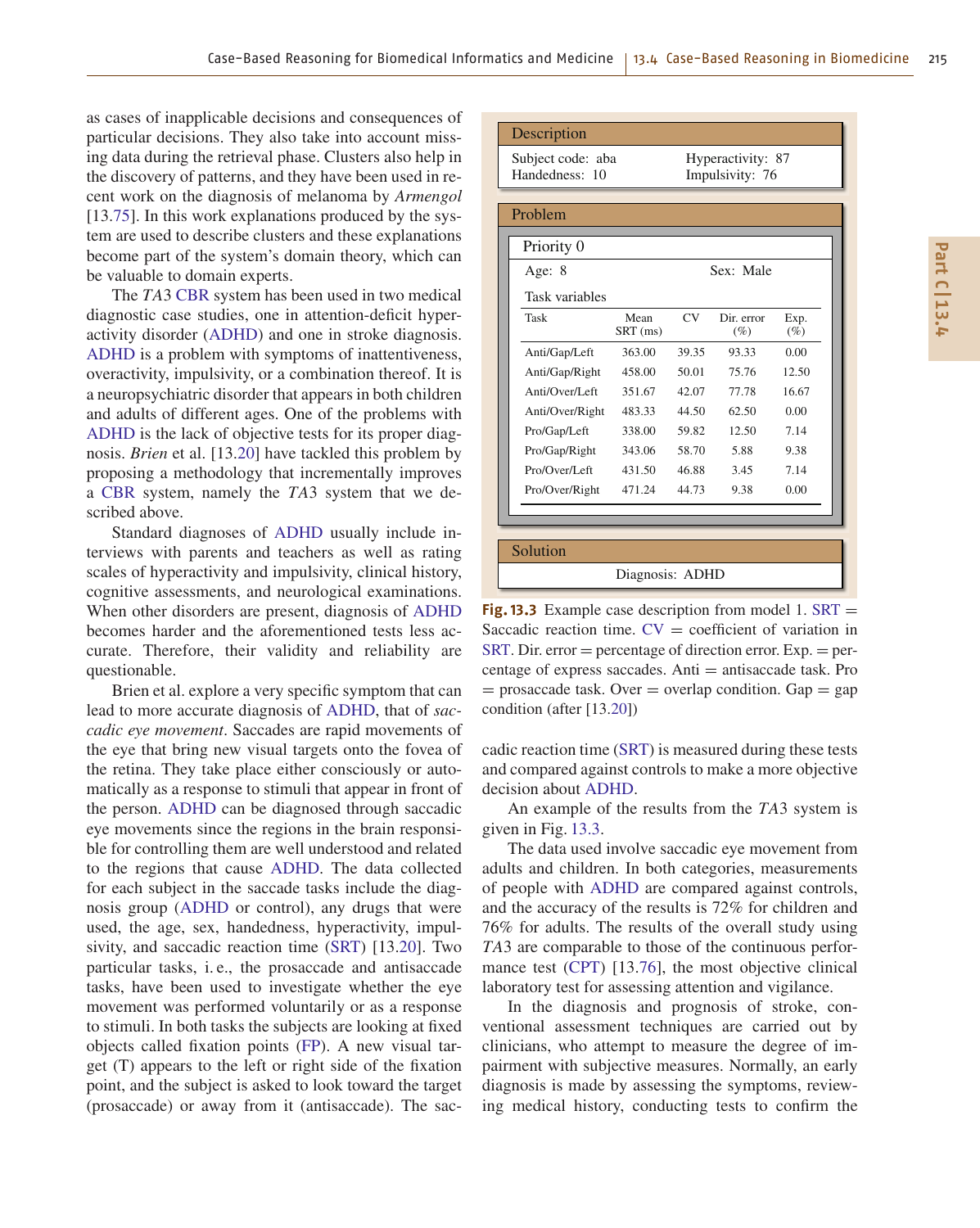occurrence of a brain attack, and measuring the degree of impairment. Conventional stroke assessment scales convert motor status to a score in an ordinal (nonnumeric) scale. Typically, each patient performs a certain task where the main emphasis is laid on task completion rather than specific details. Therefore it is a nonqualitative scoring. In qualitative scoring, other factors are considered as well, such as measurement of the amount of assistance required, alteration in the normal (gross) position, and time utilized to complete a test.

<span id="page-9-3"></span><span id="page-9-2"></span><span id="page-9-1"></span>CBR can be used to create a repository of data from stroke patients who have an explicit diagnosis and prognosis and are receiving subsequent rehabilitation. For a new stroke patient, whose diagnosis is yet to be confirmed and who has an indefinite prognosis, CBR retrieves similar cases from the case base, which may provide useful information to the clinicians, hence facilitating them in reaching a potential solution for stroke diagnosis [13.[21](#page-12-18)]. The work by *Baig* exploits data that are collected via the kinesiological instrument for normal and altered reaching movement (KINARM) [13[.77\]](#page-14-14), a robotic device that monitors and manipulates upper body movements. It records quantifiable kinetic/kinematic measures, such as reaction time, velocity, joint torque, and hand trajectories of both stroke and control subjects for specific motor and sensory tasks. The stroke diagnosis framework involving KINARM and the *TA*3 CBR systems is shown in Fig. [13.4](#page-9-1). After collecting stroke patient data using KINARM, the data are preprocessed to find errors and perform feature selection using data mining through the WEKA tool [13.[78](#page-14-15)]. WEKA also classifies the data into three contexts, A, B, and C, which are defined on dif-



**Fig. 13.4** CBR system for stroke patient data

ferent sets of attributes and will be used for retrieval. The data are then stored in a persistent database management system from which cases of known problems, symptoms, and outcomes are extracted and passed to the *TA*3 CBR system. The final stage is the decision regarding the stroke diagnosis and prognosis of patients. A detailed list of all the attributes used in the case base can be found in [13[.21\]](#page-12-18).

Given a new problem (data from a new patient) the case is first classified into one of the three contexts and then compared against the known cases. The main objectives when experimenting with stroke data and the CBR system are:

- To differentiate a *stroke* subject from a *control*,
- <span id="page-9-0"></span>• To classify the type of stroke as *hemorrhagic* or *ischemic*,
- To classify the stroke subject as *right-brain affected* or *left-brain affected*,
- To determine the prognosis of a stroke patient in terms of *affected vascular territory* and identify the *lesion location*.

The evaluation of the system showed good performance in terms of sensitivity (51%), specificity (98%), and accuracy (82%) [13[.21\]](#page-12-18). A sensitivity of 100% would mean that the test recognizes all sick people as such, whereas a specificity of 100% would mean that the test recognizes all healthy people as healthy.

#### **[13.4.3](#page-9-0) Medical Imaging and CBR Systems**

All the aforementioned systems handle textual and numerical data in medical diagnosis applications. CBR systems have also been found useful at handling bioinformatics data that have been produced as the result of image analysis. Tasks such as interpretation, classification of images, and planning of experiments have been guided by their use; For example, the ImageCreek system [13[.70\]](#page-14-7) dealt with the problem of image interpretation. More precisely, this system was used to interpret computer tomography (CT) images, which can then be used in disease diagnosis. The ImageCreek system includes two case-base reasoners, one for segment identification, called *Segment ImageCreeek*, and one for image interpretation, called *Wholistic ImageCreeek*. This image segment-based CBR system has been used in a study of abdominal CT images that come with a set of hypotheses. The system uses these hypotheses to interpret new images or, according to domain expertise, change the existing ones.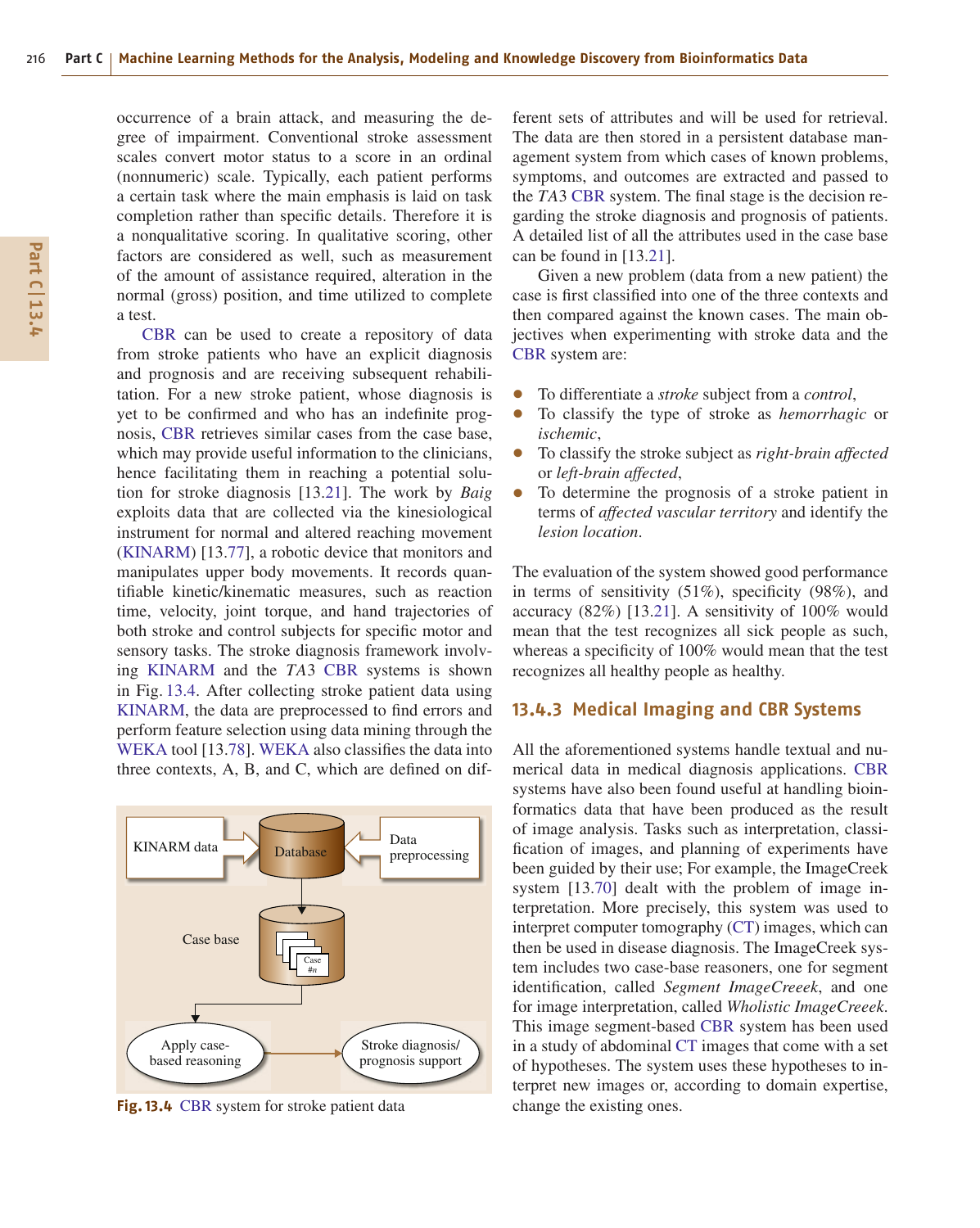<span id="page-10-1"></span><span id="page-10-0"></span>

**Fig. 13.5** Case-based planning of protein crystallization (P.I. – precipitation index)

## <span id="page-10-3"></span>**[13.4.4](#page-10-0) Protein Crystallization Planning with CBR**

<span id="page-10-2"></span>Images are also useful for understanding how proteins acquire their three-dimensional structure, and protein crystallization techniques assist in this task. The fragile nature of crystals as well as the many environmental factors make the process of protein crystallization inherently difficult. Therefore, attempting to crystallize a protein without a proven protocol can be challenging and time consuming. CBR systems have been proposed to aid in the planning of protein crystallization experiments, since one of the difficulties in planning crystal growth experiments is that the history of experiments is not well known [13[.80\]](#page-14-16).

Figure [13.5](#page-10-1) illustrates the process of using a CBR system in the planning of protein crystallization experiments, where solubility experiments give a quantitative score of similarity for the proteins. Hence, planning strategies that are used in one protein could also be ap-

<span id="page-10-4"></span>plied to another. New crystallization problems can then be approached by execution and analysis of a set of precipitation reactions, followed by automated identification of similar proteins and analysis of the recipes used to crystallize them (that is, crystal growth method, temperature and pH ranges, concentration of a protein, crystallization agent, etc.) [13[.79\]](#page-14-17).

Case retrieval involves a modified *k*-nearestneighbor similarity matching that compares the precipitation indexes of an existing case with a new problem that is given as input [13[.79,](#page-14-17) [81\]](#page-14-18). Adaptation follows as a next step, and previous solutions are modified to address the new problem. Combined with domain knowledge, the system acts both as an adviser to the crystallographer by suggesting parameter settings for further experiments, as well as an evaluator of potential experiments that the user might propose. The adaptation module constitutes a dynamic process that evolves over time as new knowledge becomes available. Once a plan (in the form of a set of experiments) has been derived



**Fig. 13.6** Image analysis and classification (for explanation see text, after [13[.79](#page-14-17)])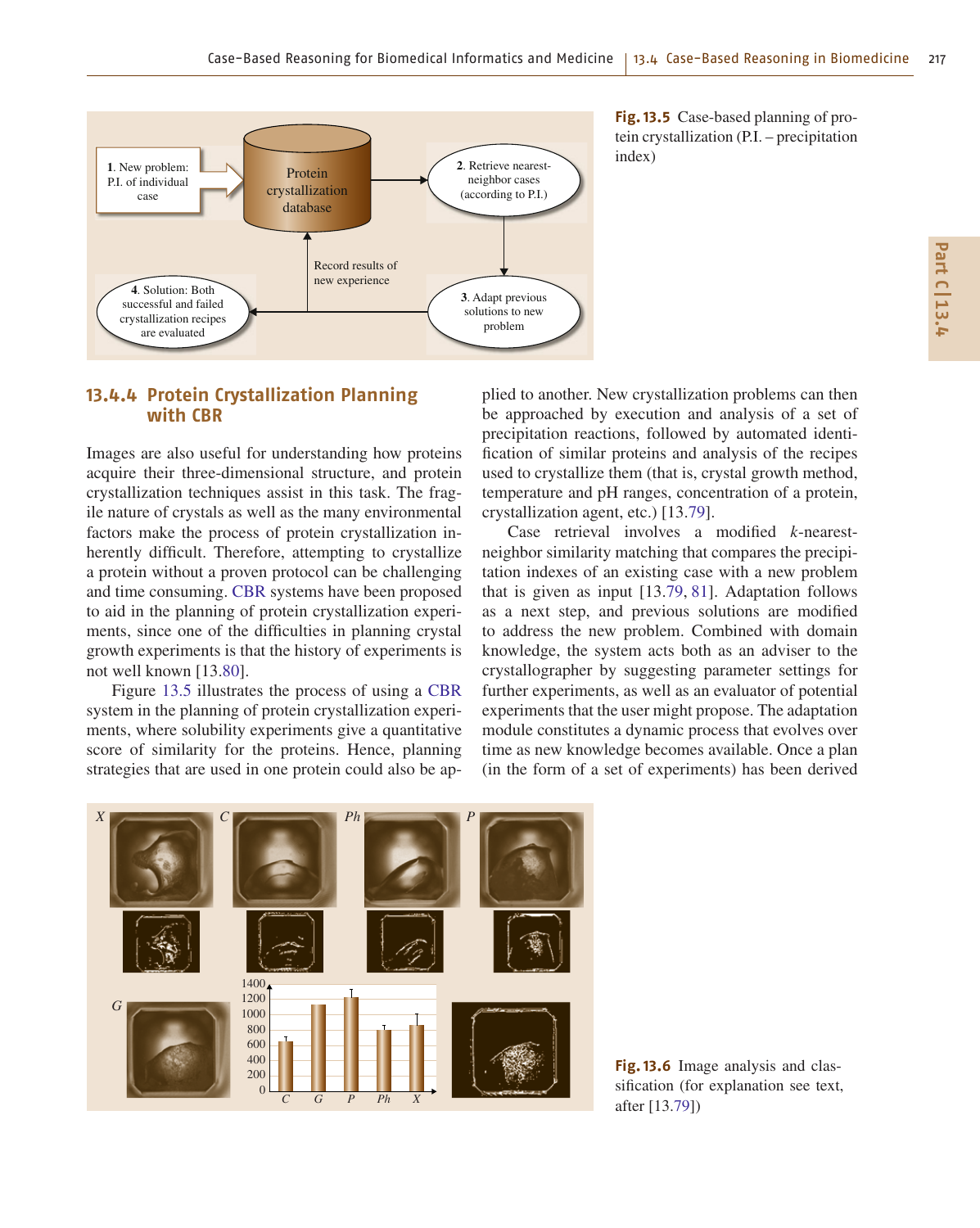| <b>System</b>                              | <b>Case representation</b>                     | <b>Preprocessing</b>           | New case processing         |  |
|--------------------------------------------|------------------------------------------------|--------------------------------|-----------------------------|--|
| TA <sub>3</sub>                            | Attribute–value pairs                          | Feature selection              | $k$ -NN <sup>a</sup> search |  |
| $eXiT*CBR$                                 | $\mathrm{CSV}^{\mathrm{b}}$ files of attribute | Discretization, normalization, | Case classification         |  |
|                                            | descriptions and weights                       | feature selection              |                             |  |
| $31 \text{ m}$ $1 \text{ m}$ $1 \text{ m}$ |                                                |                                |                             |  |

#### <span id="page-11-2"></span><span id="page-11-1"></span>**Table 13.1** Domain-independent CBR systems

k-NN: *k*-nearest neighbor; <sup>b</sup> CSV: comma-separated values

#### **Table 13.2** Different biomedical tasks in CBR systems

| <b>Condition/experiment</b> | <b>Type</b>            | <b>System</b>               | <b>Case comparison</b>                                       |
|-----------------------------|------------------------|-----------------------------|--------------------------------------------------------------|
| Breast cancer               | Diagnosis<br>Prognosis | eXiT*CBR.<br><b>KASIMIR</b> | Preclassified cases are compared with new ones               |
| <b>ADHD</b>                 | Diagnosis              | TA <sub>3</sub>             | Similarity of saccade eye movement measurements              |
| <b>Stroke</b>               | Diagnosis              | TA <sub>3</sub>             | Similarity of kinetic/kinematic measures from KINARM         |
| Image analysis              | Segmentation           | <b>ImageCreek</b>           | Existing CT scan hypotheses compared against new             |
| Protein crystallization     | Planning               | TA <sub>3</sub>             | $k$ -NN compares precipitation indexes of existing/new cases |

<span id="page-11-0"></span>and executed for a novel protein, the results are recorded as a new case that reflects this experience. Cases with both positive and negative outcomes are equally valuable for future decision-making processes and are also required for the application of data-mining techniques to the case base.

Figure [13.6](#page-10-2) shows example results of image analysis and classification. After performing image segmentation, multiple classes of crystallization results can be detected. The figure demonstrates example images that have been classified as crystal (*X*), phase separation <span id="page-11-3"></span>(Ph), precipitate (*P*), clear (*C*), and gel (*G*). The corresponding contour images have been utilized to compute the Euler number, which, in turn, has been utilized to cluster similar images. The bar graph also shows that crystal and phase separation overlap, but can be separated from clear drops and precipitates. The results have been shown to have 89% accuracy [13.[79](#page-14-17), [82](#page-14-19)].

Finally, for a summary of the two main domainindependent CBR systems discussed, as well as the different biomedical cases where they are being used, see Tables [13.1](#page-11-1) and [13.2](#page-11-2).

# **[13.5](#page-11-0) Conclusions**

This chapter presents an overview of CBR systems and their use. We discuss their architecture and the process they follow to solve new problems as well as the challenges involved. Especially in healthcare applications, CBR systems can help solving problems that would otherwise be too difficult to manage using other methods and techniques.

The systems and applications we review illustrate the different roles that CBR systems can play, from diagnosis and prognosis of diseases to image classification and experiment planning. CBR systems can play a significant role in supporting medical decisions nowadays. As the available real-life datasets appear in many different sources and formats, such as data coming from sensors, image, and video as well as data related to semantic properties of entities, e.g., ontologies, CBR systems have been adapted to fit these diverse needs. New data characteristics call for new data preprocessing techniques, new proximity measures, as well as aggregation and evaluation of results.

Due to the size and heterogeneity of data sources, there is a trend for integration of CBR systems with existing knowledge discovery tools in order to improve the data quality of the cases and their efficiency. Recently CBR has been used in text mining, information retrieval, and natural-language processing. There are also problems in which CBR integrates existing semantic information as part of the domain, which can help address entity resolution problems as well as semantic similarity among new and past experiences.

Finally, new CBR systems facilitate experimentation with different datasets and parameter settings, which allow more effective quality assessment of the results. Combined with advanced visualization techniques, CBR systems can improve healthcare delivery by optimizing decision-support processes.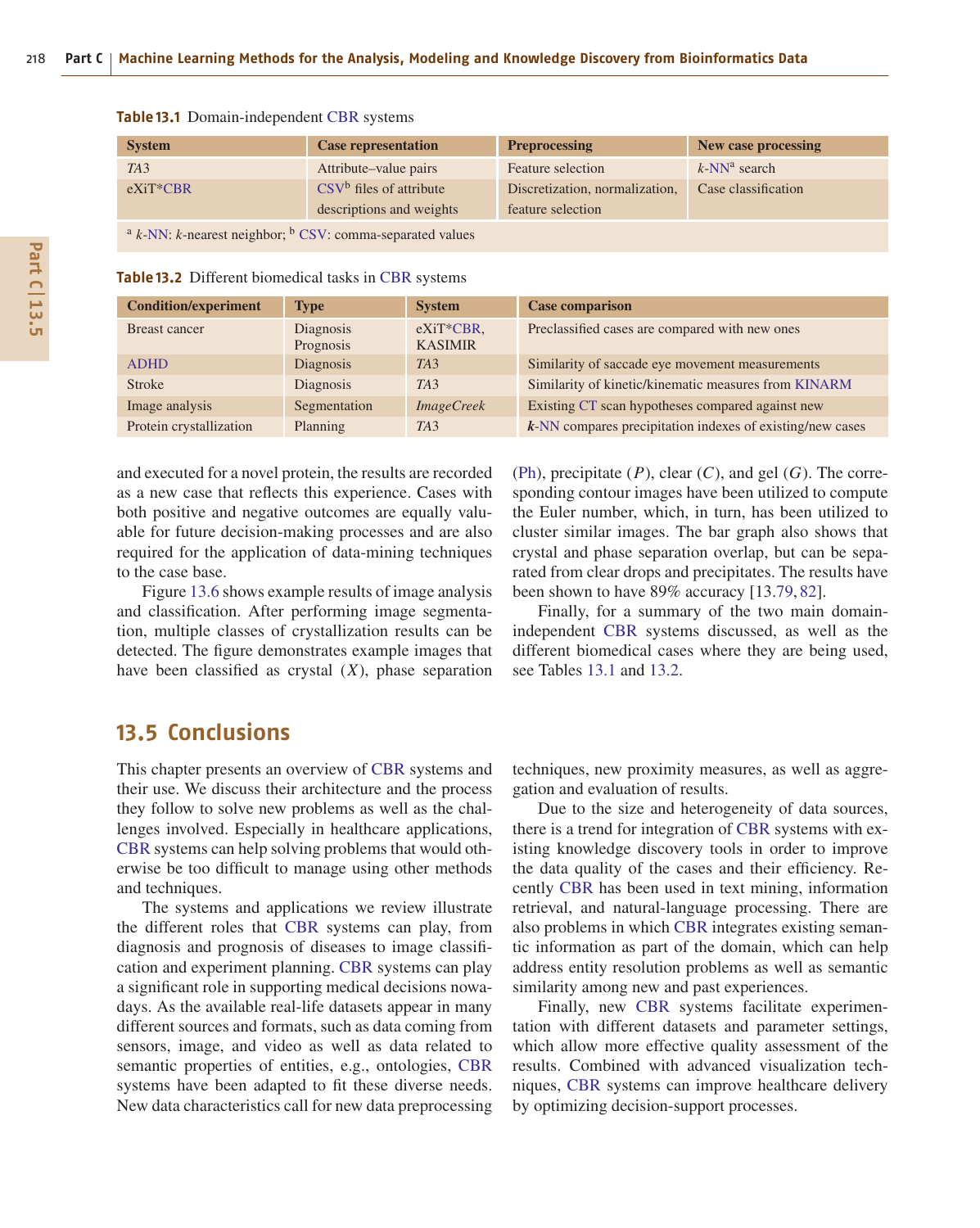### <span id="page-12-5"></span><span id="page-12-4"></span><span id="page-12-3"></span><span id="page-12-2"></span><span id="page-12-1"></span><span id="page-12-0"></span>**References**

- <span id="page-12-6"></span>[13.1](#page-0-1) M.N. Nguyen, J.M. Zurada, J.C. Rajapakse: Toward better understanding of protein secondary structure: Extracting prediction rules, IEEE/ACM Trans. Comput. Biol. Bioinforma. **8**, 858–864 (2011)
- <span id="page-12-7"></span>[13.2](#page-0-1) Z. Zhu, S. Sun, M. Bern: Classification of protein crystallization imagery, IEEE EMBS Annu. Conf. (2004) pp. 1628–1631
- <span id="page-12-8"></span>13.3 A. Aamodt, E. Plaza: Case-based reasoning: Foundational issues, methodological variations, and system approaches, AI Commun. **7**(1), 39–59 (1994)
- <span id="page-12-9"></span>[13.4](#page-0-2) I. Jurisica, D. Wigle: *Knowledge Discovery in Proteomics* (Chapman Hall, London 2004)
- 13.5 J. Kolodner: *Case-based Reasoning* (Morgan Kaufmann, New York 1993)
- <span id="page-12-10"></span>[13.6](#page-0-3) S.V. Pantazi, J.F. Arocha, J.R. Moehr: Case-based medical informatics, BMC Med. Inform. Decis. Mak. **4**, 1–23 (2004)
- <span id="page-12-11"></span>13.7 R. Baeza-Yates, B. Ribeiro-Neto: *Modern Information Retrieval* (Addison-Wesley-Longman, Amsterdam 1999)
- <span id="page-12-12"></span>13.8 N. Arshadi, I. Jurisica: An ensemble of casebased classifiers for high-dimensional biological domains, Int. Conf. Case-Based Reason. (2005) pp. 21–34
- <span id="page-12-13"></span>13.9 N. Arshadi, I. Jurisica: Data mining for casebased reasoning in high-dimensional biological domains, IEEE Trans. Knowl. Data Eng. **17**(8), 1127– 1137 (2005)
- <span id="page-12-14"></span>[13.10](#page-2-2) Z.-J. Huang, B.-Q. Wang: A novel swarm clustering algorithm and its application for CBR retrieval, 2nd Int. Conf. Inf. Eng. Comput. Sci. (ICIECS) (2010) pp. 1– 5
- <span id="page-12-16"></span><span id="page-12-15"></span>[13.11](#page-2-3) S. Montani: How to use contextual knowledge in medical case-based reasoning systems: A survey on very recent trends, Artif. Intell. Med. **51**(2), 125– 131 (2011)
- <span id="page-12-17"></span>[13.12](#page-2-4) S.J. Russell: *Use of Knowledge in Analogy and Induction* (Morgan Kaufmann, New York 1989)
- 13.13 E. Xia, I. Jurisica, J. Waterhouse, V. Sloan: RuNtime estimation using the case-based reasoning approach for scheduling in a grid environment, Int. Conf. Case-Based Reason. (2010) pp. 525–539
- [13.14](#page-2-5) Q. Yang, J. Wu: Keep it simple: A case-base maintenance policy based on clustering and information theory, Can. Conf. AI (2000) pp. 102–114
- [13.15](#page-2-6) A. Lawanna, J. Daengdej: Methods for case maintenance in case-based reasoning, Int. J. Comput. Inform. Eng. **4**, 10–18 (2010)
- [13.16](#page-2-7) N. Arshadi, I. Jurisica: Maintaining case-based reasoning systems: A machine learning approach, Eur. Conf. Case-Based Reasoning (2004) pp. 17–31
- [13.17](#page-3-4) K.-D. Althoff, R. Bergmann, S. Wess, M. Manago, E. Auriol, O.I. Larichev, A. Bolotov, Y.I. Zhuravlev, S.I. Gurov: Case-based reasoning for medical de-

cision support tasks: The INRECA approach, Artif. Intell. Med. **12**(1), 25–41 (1998)

- <span id="page-12-30"></span><span id="page-12-19"></span><span id="page-12-18"></span>[13.18](#page-3-4) M. Frize, R. Walker: Clinical decision-support systems for intensive care units using case-based reasoning, Med. Eng. Phys. **22**, 671–677 (2000)
- [13.19](#page-3-4) I. Jurisica, J. Mylopoulos, J.I. Glasgow, H. Shapiro, R.F. Casper: Case-based reasoning in IVF: Prediction and knowledge mining, Artif. Intell. Med. **12**(1), 1–24 (1998)
- <span id="page-12-21"></span><span id="page-12-20"></span>13.20 D. Brien, J.I. Glasgow, D. Munoz: The application of a case-based reasoning system to attention-deficit hyperactivity disorder, Int. Conf. Case-Based Reason. (2005) pp. 122–136
- <span id="page-12-22"></span>13.21 M. Baig: *Case-Based Reasoning: An Effective Paradigm for Providing Diagnostic Support for Stroke Patients*, Master Thesis (Queen's University, Kingston 2008)
- <span id="page-12-23"></span>[13.22](#page-3-5) R.G. Ross, D. Hommer, D. Breiger, C. Varley, A. Radant: Eye movement task related to frontal lobe functioning in children with attention deficit disorder, J. Am. Acad. Child Adolesc. Psychiatry **33**, 869–874 (1994)
- <span id="page-12-24"></span>[13.23](#page-3-6) A. Aamodt: Modeling the knowledge contents of CBR systems, Int. Conf. Case-Based Reason. (2001) pp. 32–37, Naval Res. Note AIC-01-003
- <span id="page-12-25"></span>13.24 P. Cunningham, A. Bonzano: Knowledge engineering issues in developing a case-based reasoning application, Knowl. Based Syst. **12**(7), 371–379 (1999)
- <span id="page-12-26"></span>[13.25](#page-3-7) N. Xiong, P. Funk: Combined feature selection and similarity modelling in case-based reasoning using hierarchical memetic algorithm, IEEE Congr. Evol. Comput. (2010) pp. 1–6
- <span id="page-12-27"></span>[13.26](#page-3-8) L. Gazendam, C. Wartena, R. Brussee: Thesaurus based term ranking for keyword extraction, DEXA Workshops (2010) pp. 49–53
- <span id="page-12-28"></span>[13.27](#page-3-9) Y. Matsuo, M. Ishizuka: Keyword extraction from a single document using word co-occurrence statistical information, Int. J. Artif. Intell. Tools **13**(1), 157–169 (2004)
- <span id="page-12-29"></span>[13.28](#page-3-10) R. Kohavi, G.H. John: Wrappers for feature subset selection, Artif. Intell. **97**(1-2), 273–324 (1997)
- [13.29](#page-3-11) H. Peng, F. Long, C.H.Q. Ding: Feature selection based on mutual information: Criteria of max-dependency, max-relevance, and minredundancy, IEEE Trans. Pattern Anal. Mach. Intell. **27**(8), 1226–1238 (2005)
- [13.30](#page-3-12) K. Gopal: Efficient case-based reasoning through feature weighting, and its application in protein crystallography. Ph.D. Thesis (Texas A & M University, College Station 2007)
- [13.31](#page-3-12) C. Kirsopp, M.J. Shepperd, J. Hart: Search heuristics, case-based reasoning and software project effort prediction, Genet. Evol. Comput. Conf. (2002) pp. 1367–1374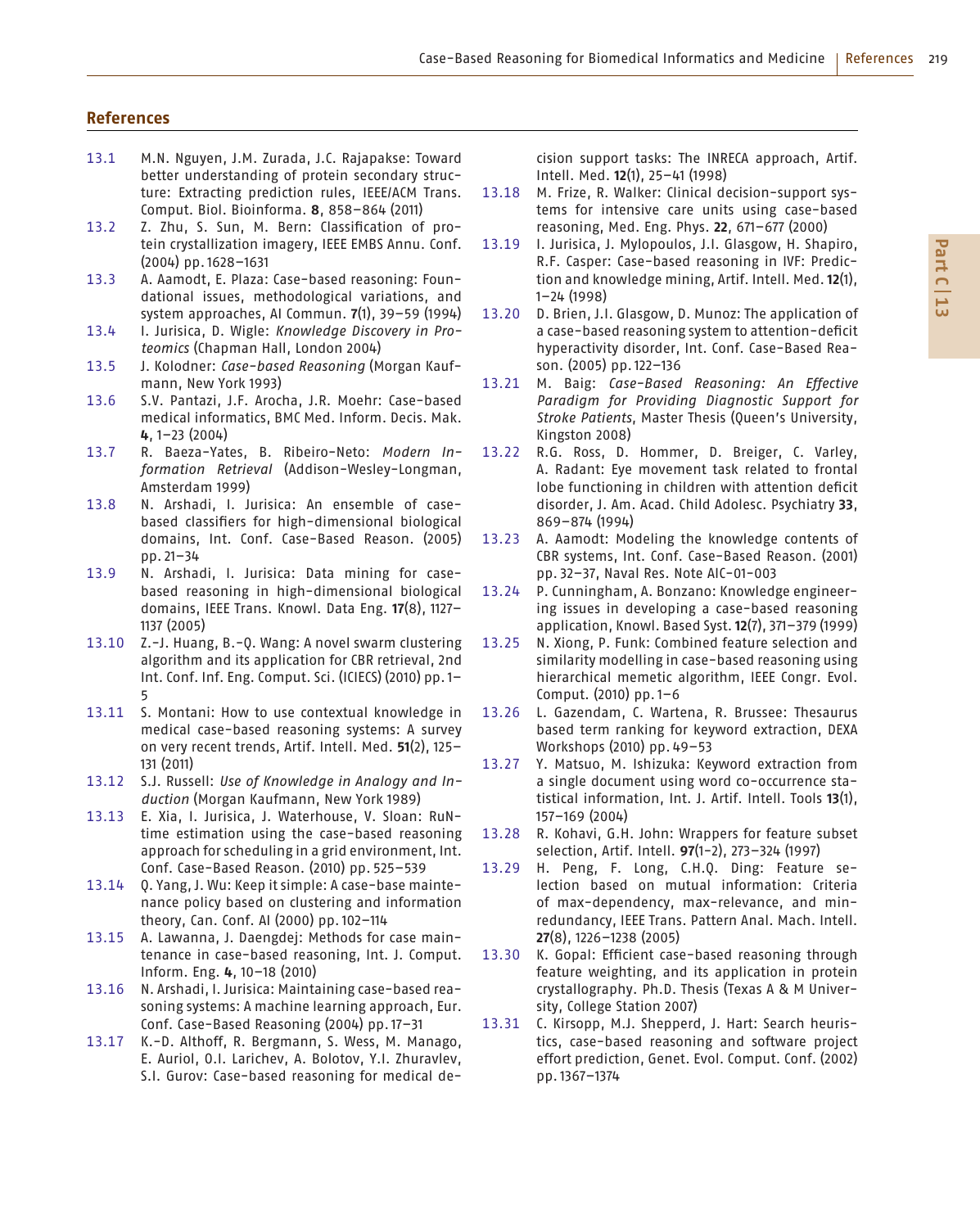- <span id="page-13-2"></span><span id="page-13-1"></span><span id="page-13-0"></span>[13.32](#page-3-13) I. Guyon, A. Elisseeff: An introduction to variable and feature selection, J. Mach. Learn. Res. **3**, 1157– 1182 (2003)
- <span id="page-13-3"></span>[13.33](#page-3-14) P.C. Boutros, S.K. Lau, M. Pintilie, N. Liu, F.A. Shepherd, S.D. Der, M.-S. Tsao, L.Z. Penn, I. Jurisica: Prognostic gene signatures for non-small-cell lung cancer, Proc. Natl. Acad. Sci. USA **106**(8), 2824–2828 (2009)
- <span id="page-13-4"></span>[13.34](#page-4-1) K. Börner, E. Pippig, E.-C. Tammer, C.-H. Coulon: Structural similarity and adaptation, Eur. Winter Conf. Brain Research (1996) pp. 58–75
- <span id="page-13-5"></span>[13.35](#page-4-1) E.L. Rissland, J.J. Daniels: The synergistic application of CBR to IR, Artif. Intell. Rev. **10**(5-6), 441–475 (1996)
- <span id="page-13-6"></span>[13.36](#page-4-1) M. Lenz, H.-D. Burkhard, P. Pirk, E. Auriol, M. Manago: CBR for diagnosis and decision support, AI Commun. **9**(3), 138–146 (1996)
- <span id="page-13-7"></span>[13.37](#page-4-2) Y. Niu, D. Otasek, I. Jurisica: Evaluation of linguistic features useful in extraction of interactions from PubMed; Application to annotating known, high-throughput and predicted interactions in I2D, Bioinformatics **26**(1), 111–119 (2010)
- <span id="page-13-8"></span>[13.38](#page-4-3) P. Andritsos, P. Tsaparas, R.J. Miller, K.C. Sevcik: LIMBO: Scalable clustering of categorical data, Eur. Conf. Case-Based Reasoning (2004) pp. 123–146
- <span id="page-13-9"></span>[13.39](#page-4-3) P. Andritsos, R.J. Miller, P. Tsaparas: Informationtheoretic tools for structure discovery in large data sets, SIGMOD (2004) pp. 731–742
- <span id="page-13-10"></span>[13.40](#page-4-4) M. Gluck, J. Corter: Information, uncertainty, and the utility of categories, Proc. 7th Annu. Conf. Cogn. Sci. Soc. (COGSCI) (1985) pp. 283–287
- 13.41 C.A. Cumbaa, I. Jurisica: Protein crystallization analysis on the world community grid, J. Struct. Funct. Genomics **11**, 61–69 (2010)
- <span id="page-13-11"></span>[13.42](#page-4-5) P. Perner: Similarity-based image segmentation for determination of brain/liquor ratio in CT image by Alzheimer dementia, Bildverarb. für die Med. (1998)
- <span id="page-13-12"></span>[13.43](#page-4-6) G. Xu, C. Chiu, E.D. Angelini, A.F. Laine: An incremental and optimized learning method for the automatic classification of protein crystal images, IEEE EMBS Annu. Int. Conf. (2006) pp. 6526– 6529
- [13.44](#page-4-7) K. Kawabata, M. Takahashi, K. Saitoh, H. Asama, T. Mishima, M. Sugahara, M. Miyano: Evaluation of crystalline objects in crystallizing protein droplets based on line-segment information in greyscale images, Acta Crystallogr. D **62**, 239–245 (2006)
- [13.45](#page-4-8) K. Saitoh, K. Kawabata, H. Asama, T. Mishima, M. Sugahara, M. Miyano: Evaluation of protein crystallization states based on texture information derived from greyscale images, Acta Crystallogr. D **61**, 873–880 (2005)
- [13.46](#page-4-9) S. Pan, G. Shavit, M. Penas-Centeno, D.-H. Xu, L. Shapiro, R. Ladner, E. Riskin, W. Hol, D. Meldrum: Automated classification of protein crystallization images using support vector machines with

<span id="page-13-14"></span><span id="page-13-13"></span>scale-invariant texture and gabor features, Acta Crystallogr. D **62**, 271–279 (2006)

- <span id="page-13-17"></span><span id="page-13-16"></span><span id="page-13-15"></span>[13.47](#page-4-10) J. Wilson: Automated Classification of Images from Crystallization Experiments, Ind. Conf. Data Min. (2006) pp. 459–473
- <span id="page-13-18"></span>13.48 B. López, C. Pous, P. Gay, A. Pla, J. Sanz, J. Brunet: eXiT\*CBR: A framework for case-based medical diagnosis development and experimentation, Artif. Intell. Med. **51**(2), 81–91 (2011)
- <span id="page-13-19"></span>13.49 M. Göker, C. Baudin, M. Manago: Development of industrial knowledge management applications with case-based reasoning. In: *Successful Case-Based Reasoning Applications*, ed. by S. Montani, L. Jain (Springer, Berlin, Heidelberg 2010) pp. 53–82
- <span id="page-13-20"></span>[13.50](#page-5-1) C.L. Cobb, A.M. Agogino: Case-based reasoning for evolutionary mems design, J. Comput. Inform. Sci. Eng. **10**(3), 39–48 (2010)
- <span id="page-13-21"></span>[13.51](#page-5-2) K.J. Kim, K. Kim: Preliminary cost estimation model using case-based reasoning and genetic algorithms, J. Comput. Civ. Eng. **24**(6), 499–505 (2010)
- <span id="page-13-22"></span>[13.52](#page-5-3) C.-H. Leon Lee, A. Liu, H.-H. Huang: Using planning and case-based reasoning for service composition, J. Adv. Comput. Intell. Intell. Inform. **14**, 540–548 (2010)
- <span id="page-13-23"></span>[13.53](#page-5-4) M. Tingyu, M. Biao: Case based reasoning applied in personal financing: Representing cases based on XML, J. Adv. Comput. Intell. Intell. Inform. **14**, 540–548 (2010)
- <span id="page-13-24"></span>[13.54](#page-5-5) A. Wyner, T. Bench-Capon: Argument schemes for legal case-based reasoning, Proc. 2007 Conf. Leg. Knowl. Inform. Syst. (2007) pp. 139–149
- <span id="page-13-25"></span>[13.55](#page-5-6) M.U. Ahmed, S. Begum: Case-based reasoning for medical and industrial decision support. In: *Successful Case-Based Reasoning Applications*, ed. by S. Montani, L. Jain (Springer, Berlin, Heidelberg, 2010) pp. 7–52
- <span id="page-13-26"></span>[13.56](#page-5-7) M. d'Aquin, J. Lieber, A. Napoli: Decentralized case-based reasoning for the semantic web, Int. Seman. Web Conf. (2005) pp. 142–155
- <span id="page-13-27"></span>[13.57](#page-5-8) C.S. Sauer, K. Bach, K.-D. Althoff: Integration of linked-open data in case-based reasoning systems, LWA Workshop (2010) pp. 269–274
- <span id="page-13-28"></span>[13.58](#page-5-9) L.N. Nassif, J. Marcos, S. Nogueira, A. Karmouch, M. Ahmed, F. de Andrade: Job completion prediction using case-based reasoning for grid computing environments, Concurr. Comput. Pract. Exp. **19**(9), 1253–1269 (2007)
- [13.59](#page-5-10) I. Jurisica: *TA*3: Theory, implementation and applications of similarity-based retrieval for case-based reasoning. Ph.D. Thesis (University of Toronto, Toronto 1998)
- [13.60](#page-6-1) V.K. Chaudhri, I. Jurisica, M. Koubarakis, D. Plexousakis, T. Topaloglou: The KBMS project and beyond, Concept. Model. (2009) pp. 466–482
- [13.61](#page-6-2) I. Spasic, S. Ananiadou, J. Tsujii: MaSTerClass: A case-based reasoning system for the classification of biomedical terms, Bioinformatics **21**(11), 2748–2758 (2005)

Springer Handbook *of* Bio-/Neuroinformatics<br>*Kasabov (Ed.)* • © Springer 2014